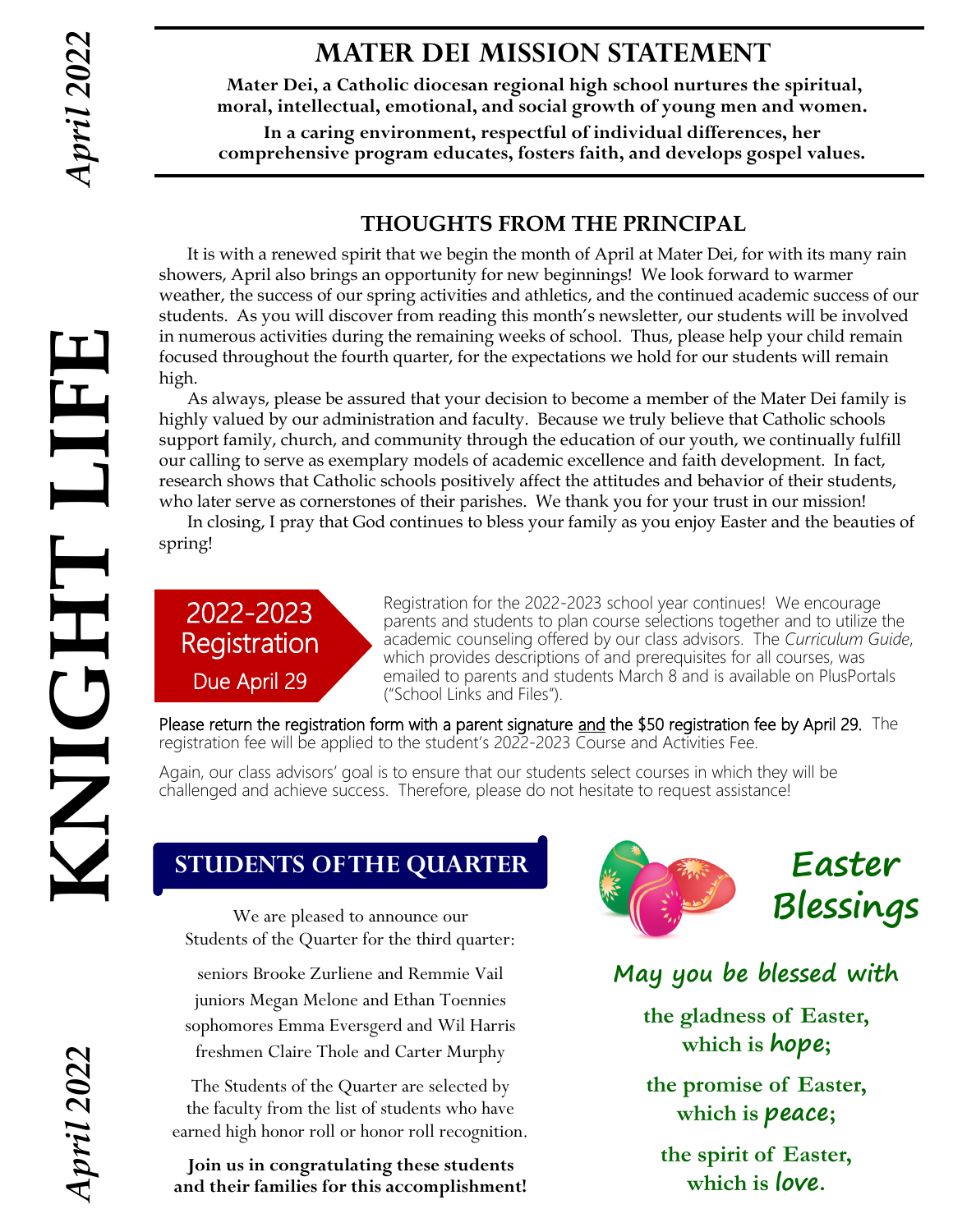# **APRIL KNIGHT LIFE**

- 2 ACT Testing at Mater Dei (8 a.m. to 12 p.m.)
- 4 School Board Meeting (7 p.m.)
- 8 Musical: *White Christmas* (7 p.m.)
- 9 Musical: *White Christmas* (7 p.m.)
- 10 Fathers & Friends Breakfast (8 a.m. to 12 p.m.) Softball Camp (12 p.m. to 3 p.m., grades 2-8) Musical: *White Christmas* (2 p.m.)
- 11 Indoor Percussion Performance (7 p.m.) Mothers & Friends Meeting (7 p.m.)
- 13 XX-Schedule (1 p.m. dismissal)
- 14 No School: Holy Thursday
- 15 No School: Good Friday
- 18 No School: Easter Monday Band Parents Meeting (7 p.m.)
- 22 Calendar Drive Day
- 23 Mothers & Friends Dinner Auction
- 25 Fathers & Friends Meeting (7 p.m.)
- 27 Clinton County Academic Excellence Awards (7 p.m)
- 28 Student Council Blood Drive
- 29 2022-2023 Registrations Due Six Flags Physics Day
- 30 Prom (8 p.m. to 11 p.m.) Late-Night Prom Festivities (11 p.m. to 3:30 a.m.)

# **JOIN US**

### **SPRING MUSICAL: APRIL 8, 9, 10**

Enjoy a performance of Irving Berlin's *White Christmas*, a musical adaptation of the beloved and timeless film, on Friday, April 8, at 7 p.m.; Saturday, April 9, at 7 p.m.; or Sunday, April 10, at 2 p.m.

Tickets (\$6 each) may be purchased at the door or in advance at the office (during office hours). Knight Club members may contact the office for "will call" tickets.

#### **PALM SUNDAY BREAKFAST: APRIL 10**

In support of Fathers & Friends, enjoy a family breakfast on Palm Sunday, April 10, from 8 a.m. to 12 p.m. in the cafeteria. The menu includes eggs, sausage, pancakes, hash browns, biscuits and gravy, corn bread, coffee, juice, and milk.

Meals are \$10 for adults, \$7 for children age 6-13, and free for children age 5 and under.

### **INDOOR PERCUSSION PERFORMANCE: APRIL 11**

Enjoy a "friends and family" performance by our Indoor Percussion on Monday, April 11, at 7 p.m. in the main gym.

### **GOLF CLASSIC: JUNE 4**

Gather your teammates for the Golf Classic on June 4 at Governors Run in Carlyle! The six-person team scramble offers three divisions (men, women, or couples) and two shotgun starts at 7:30 a.m. and 1 p.m. Registration forms will be available on our website soon.

# END-OF-YEAR **SCHEDULE**

# FOR SENIOR STUDENTS

May 18 Semester Exams May 19 Semester Exams May 20 Semester Exams, Last Day May 26 Senior-Parent Mass and Awards May 27 Breakfast and Graduation Practice Graduation Ceremony

# FOR UNDERCLASS STUDENTS

May 20 Semester Exams May 23 Semester Exams May 24 Semester Exams, Last Day

The May Knight Life will include exam schedules and dismissal times.



Plans are underway for Prom 2022: A Cosmic Knight! The evening will begin with the dance from 8 p.m. to 11 p.m. (coronation at 9 p.m.) and conclude with the late-night prom festivities from 11 p.m. to 3:30 a.m.

The late-night prom festivities will include a hypnotist, a dodgeball tournament, a bags tournament, painting, casino games, and a lot of food! The many prizes include chances in the inflatable money cube, Apple watches, Fitbit

watches, Apple AirPods, Beats devices, tailgate speakers, Bluetooth speakers, Cardinals and Grizzlies tickets, and more. All guests will receive a gift card as an attendance prize.

For dedicating their time and talents to this event, we thank our junior class; our prom moderators, Mrs. Vicki Moylan and Mrs. Emily Timmermann; and the late-night prom festivities chairs, Kim Miller, Lisa Rivera, and Janel Zurliene.

For their donations to support the late-night prom festivities, we thank our families, Mothers & Friends, and local businesses. (Families may still send donations.)

Finally, we thank you, our parents, for helping us achieve our goal of keeping Prom 2022 memorable and safe!

NOTE: Students are strongly encouraged to change clothes at Mater Dei following the dance. Hangers and garment bags will be available for tuxes, dresses, and jewelry.

# Attention Parents: Volunteers Needed

Volunteers - ladies and gentlemen are needed to assist with the late-night prom festivities sponsored by Mothers & Friends.

Volunteers are needed from Saturday, April 30, at 10:45 p.m. to Sunday, May 1, at 3:30 a.m.

To volunteer, please contact Lisa Rivera or Kim Miller.

Lisa: lisarivera@mac.com or 560-8620 Kim: jnkmiller19@gmail.com or 444-8417

THANK YOU for your support, which is vital to the success of this important event!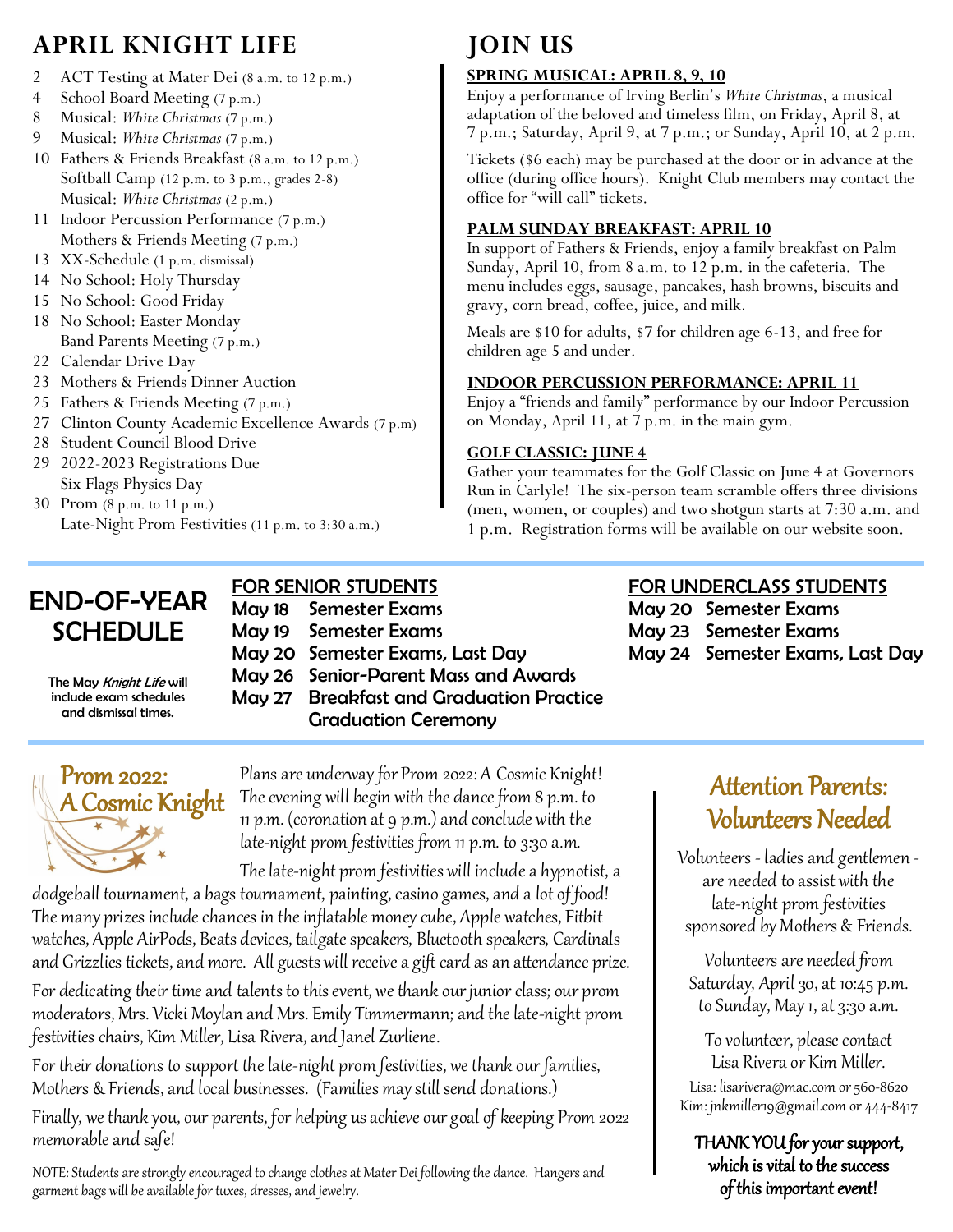# **KNIGHTS IN ACTION**

#### SCHOLAR KNIGHTS COMPETE AT IHSA CLASS 1A SCHOLASTIC BOWL STATE FINAL

Our Scholar Knights' season (67-13) concluded at the IHSA Class 1A Scholastic Bowl State Final Tournament on March 18, where they were 20 points shy of advancing to the third-place match. On their journey to the state finals, the Knights captured championships at the Mater Dei Regional on March 7 and the Mater Dei Sectional on March 12. Throughout their season, the Knights also placed first in the Clinton County Tournament, Metro-East Area Catholic Schools Tournament, and Heartland

Catholic Schools Tournament; and placed second in the Metro-East Quad League, Masonic Academic Bowl Sectional Tournament, and South Central Scholastic League Tournament.

 For individual achievements, the IHSSBCA selected Cohen Wiegers to the Class A All-State Second Team and Caleigh Arentsen and Dakota Driemeyer to the Class A All-Sectional Team. Additionally, Cohen Wiegers is now Mater Dei's all-time leader in career tossups with 745.

We congratulate our Scholar Knights, as well as moderator Mr. Scott Timmermann and assistant moderator Mrs. Emily Timmermann, on their successful season!

### ACES TEAM PLACES THIRD AT SECTIONAL AND THREE MEMBERS ADVANCE TO STATE

 Join us in congratulating our Academic Challenge in Engineering and Science (ACES) team for earning third place at the ACES Sectional Competition on March 4: Caleigh Arentsen, Callie Caylor, Brennan Cook, Dakota Driemeyer, Joseph Goring, Julia Millikin, Max Morton, Michael Redman, Remmie Vail, Cohen Wiegers, Martina Zinesi, Cesare Zini, and Kayla Zurliene! Under the guidance of moderator Mr. Scott Timmermann, each student completed a standardized test in two of the following academic disciplines: biology, chemistry, computer science, engineering graphics, English, mathematics, and physics.

Please also join us in congratulating the team members who earned individual recognition and advanced to the ACES State Competition: Caleigh Arentsen, first place in biology; Cesare Zini, first place in physics; and Joseph Goring, second place in engineering graphics. We wish them "Good luck!" as they compete on April 4.

### INDOOR PERCUSSION PERFORMS "SET IN STONE"

We wish our Indoor Percussion members "Good luck!" at the Central States Percussion Association (CSPA) Championship on April 9 at Francis Howell High School. They previously competed in CSPA competitions at Hazelwood Central High School on February 26 and Fort Zumwalt East High School on March 12.

We also invite the Mater Dei family to enjoy a performance of our Indoor Percussion's show, "Set in Stone," on April 11, at 7 p.m. in the main gym.

# MATER DEI FAMILY DONATES \$11,642.64

For the benefit of others, our Mater Dei family raised \$4,678.28 during the third quarter!

Specifically, the Mater Dei family raised \$928.28 for our class missions; \$300 for our Warm Hearts Campaign (to pay the utility bills of local families in need), and \$3,450 for our Catholic Schools Week Charity.

Thus, through third quarter, our Mater Dei family has raised a grand total of \$11,642.64!

We thank you, our Mater Dei family, for serving as the hands of Christ!



## EASTER FOOD DRIVE: APRIL 1-12

From April 1 - 12, our four classes will enjoy a friendly competition for a good cause: collecting canned goods for local food pantries.

Like last year, when our Mater Dei family donated 2,142 canned goods and \$130, the top homeroom will earn a soda and a snack, and the top class will earn a jeans day.

We offer our gratitude to Mrs. Deb Foote, Mrs. KK Schneider, and our National Honor Society members for hosting this event, which has resulted in the donation of a total of 30,001 canned goods since 2005!

# **SENIORS HONORED FOR ACADEMIC EXCELLENCE**

We are pleased to announce the seniors who will be honored for their academic achievements at the Clinton County Academic Excellence Ceremony on April 27: Caleigh Arentsen, Callie Caylor, Joseph Goring, Abigail Holtgrave, Julia Millikin, Annalyse Richter, Rachel Rivera, Henry Triplett, Maya VanDorn, and John Venhaus.

Sponsored by the four Clinton County high schools, this honor recognizes students in the top 10% of each senior class.

Join us in congratulating these students and their families for their academic accomplishments!

# **HALL OF HONOR CLASS OF 2022**

On May 6, we will celebrate the induction of the Mater Dei Hall of Honor Class of 2022: Maura Berndsen '86, Neil Jansen '87, Deacon Linus Klostermann '72, and Al Varel.

Established in 1997, the Hall of Honor recognizes alumni and friends of Mater Dei who have lived their lives as witnesses of our mission.

The celebration will begin at 6:30 p.m. with Mass, followed by dinner and the induction ceremony.

For a reservation form, please contact the office.